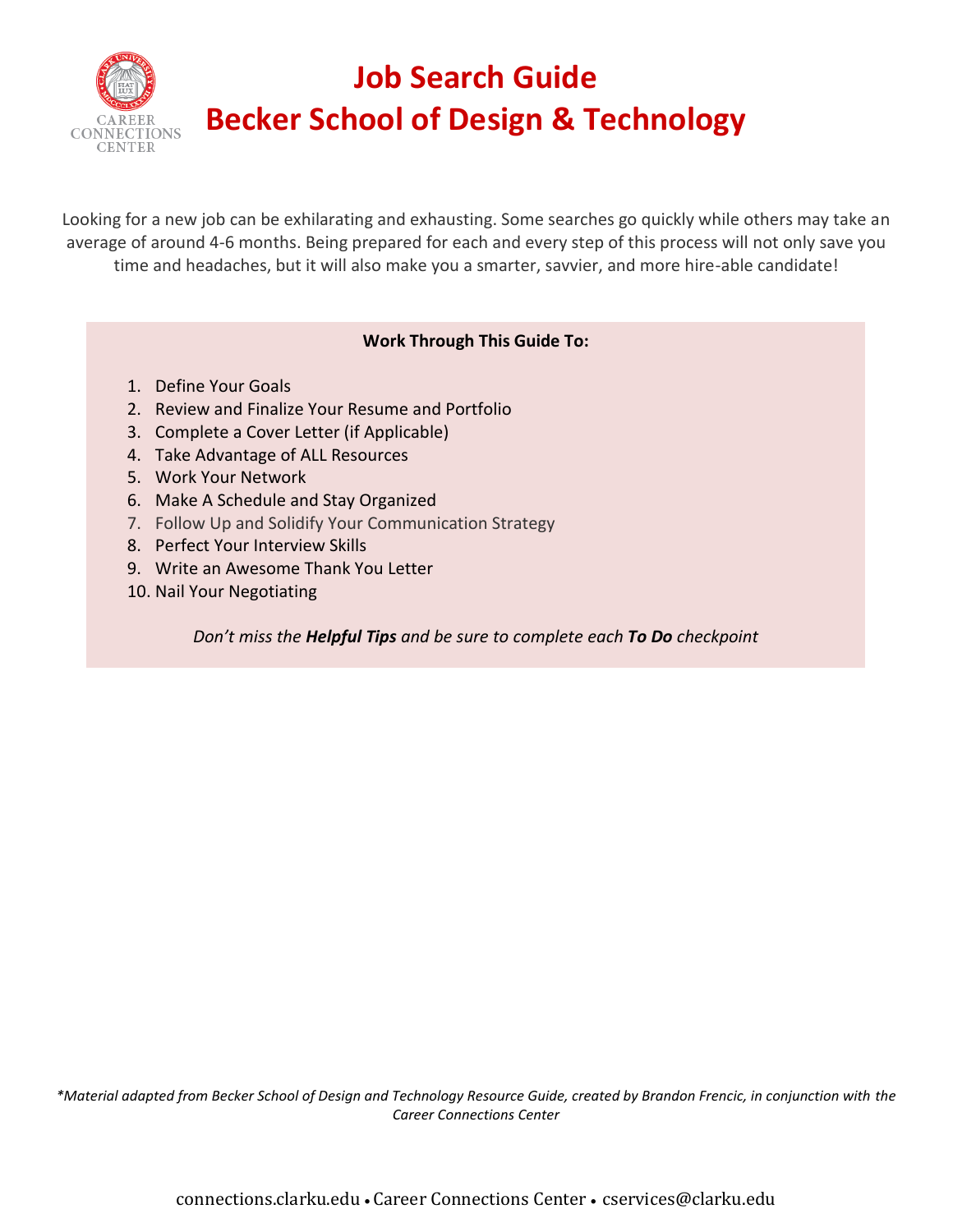# **1. Define Your Goals**

Before you update your resume for specific game jobs and start applying to open opportunities, you'll need to understand what you're looking for first.

#### **To Do!**

Gain a better understanding of what you are looking for by completing the [Job Internship Search Guide.](https://www.clarku.edu/offices/career-connections-center/wp-content/blogs.dir/3/files/sites/74/2020/09/Job-Internship-Search-Strategies-Spring-2020.pdf) This should be a "brain dump" and can be completed as many times as you wish until you feel confident with the result!

# **2. Review and Finalize Your Resume and Portfolio**

## **The Resume**

When a prospective employer looks at your resume, they should instantly understand what type of position you're looking for and how your experience lines up with their needs. They should also be able to easily pick out your greatest accomplishments—you want your resume to tell a compelling story of what you've accomplished and how your experience would translate into a new role.

Although you'll need to update your resume for **each** and **every** role you apply to in order to ensure that you're featuring your most relevant experience, having a solid draft ready to go will make your life much easier when you're in the heart of your search.

#### **To Do!**

- Use this [Resume Template Guide](https://www.clarku.edu/offices/career-connections-center/wp-content/blogs.dir/3/files/sites/74/2021/12/BSDT_ResumeGuide.pdf) to template your own. While you're going to need to tailor this for **every** role you apply to, having an initial template or outline prepared will save you time.
- Have your resume reviewed by the [Career Lab](https://www.clarku.edu/offices/career-connections-center/resources/career-lab/)

## **The Portfolio**

This piece of your application is equally if not more (depending on your track) important than your resume. This is the visual embodiment of you and your work—it is the result of your experiences, project work, courses, skill set, and your brand! While you have a foundational portfolio from your admittance into the program, you should continue to build and develop this throughout your college experience**. DO NOT wait for your capstone courses to work on your portfolio.** Instead view the progression of your portfolio as the progression of your sense of self and educational and professional development. Work on it in increments and be prepared to step into your Senior year with an already strong portfolio.

Helpful Tips:

- A good portfolio showcases quality not quantity. It is okay to have only one or two projects, as long as they are strong
- Go to the Groundswell! Ask for input from friends, faculty, and peers. Share and swap feedback.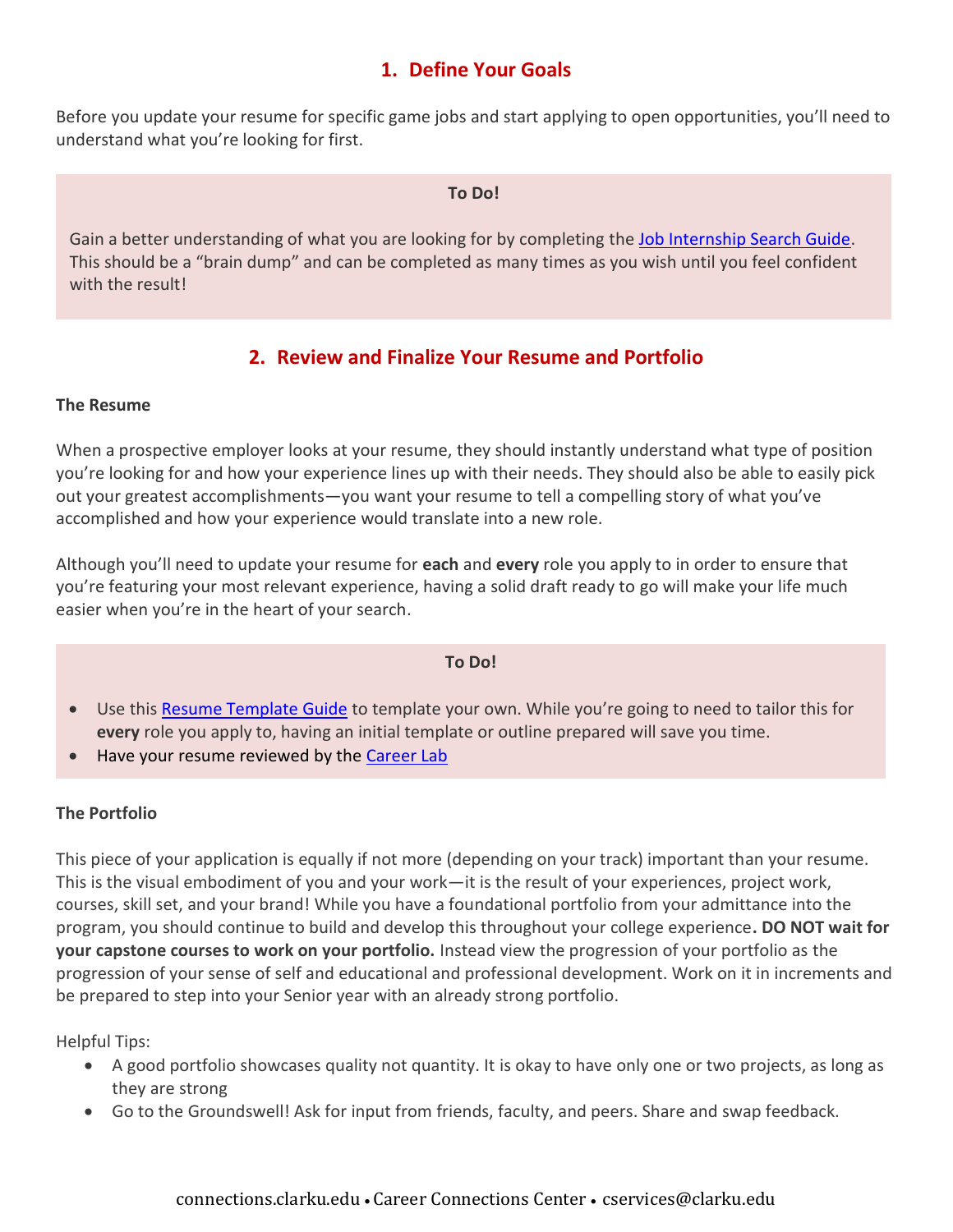#### **To Do!**

Use this [Portfolio Tip Guide](https://www.clarku.edu/offices/career-connections-center/wp-content/blogs.dir/3/files/sites/74/2021/12/BSDT_PortfolioGuide.pdf) to navigate the process of making or editing your own.

# **3. Complete a Cover Letter (if applicable)**

There is some debate around whether or not cover letters are still necessary, but as long as certain prospective employers still require them, you don't want to skip this step. A stellar cover letter can be the difference between landing an interview or landing in the "thanks, but no thanks" pile, so let's make sure you're turning in your A-game.

#### **To Do!**

Use this [Cover Letter Guide](https://www.clarku.edu/offices/career-connections-center/wp-content/blogs.dir/3/files/sites/74/2019/07/Cover-Letter-Guide.pdf) to template your own. While you're also going to need to tailor this for **every** role you apply to, having an initial template or outline prepared will save you time.

## **4. Take Advantage of ALL Resources**

Identifying your job-search resources is a crucial step in this process. There are tons of ways to find new opportunities, but the most common ones are job boards, company career pages, recruiting agencies and networking.

## **To Do!**

**Job Boards** (You will always have access to Handshake and ClarkCONNECT as students and alumni)

- [Handshake](https://app.joinhandshake.com/login?school_approval_token=U_PyX3EqMccruqH0OA5XOarBrC09NN1taM0T2hHY3keyT4G9tk00iA)
- [ClarkCONNECT](https://clarkconnect.clarku.edu/hub/clark-connect/home-v3)
- [Niche Job Boards f](https://www.clarku.edu/offices/career-connections-center/get-ready/find-jobs-and-internships/)or your industry
- [www.gamedevmap.com](http://www.gamedevmap.com/) can help you to find game companies in your target area

## **Company Career Pages**

List companies that you are familiar with or you'd like to work for and go directly to their website or social media page to find new opportunities.

## **Recruiting Agencies**

These are independent firms that match people with openings at their client companies, and can usually be found via LinkedIn. They can add value in having the inside scoop on what the job market looks like and can provide helpful tips on your resume and interview skills.

# **5. Work Your Network**

Your network is probably the most valuable resource that you'll have at your disposal (especially since you graduated from the #2 game school in the world). This includes your friends, family, former professors, and professional connections. It's much more likely that you will land your next job through someone in your network than through an online listing, so it's essential to leverage this invaluable resource.

## connections.clarku.edu • Career Connections Center • cservices@clarku.edu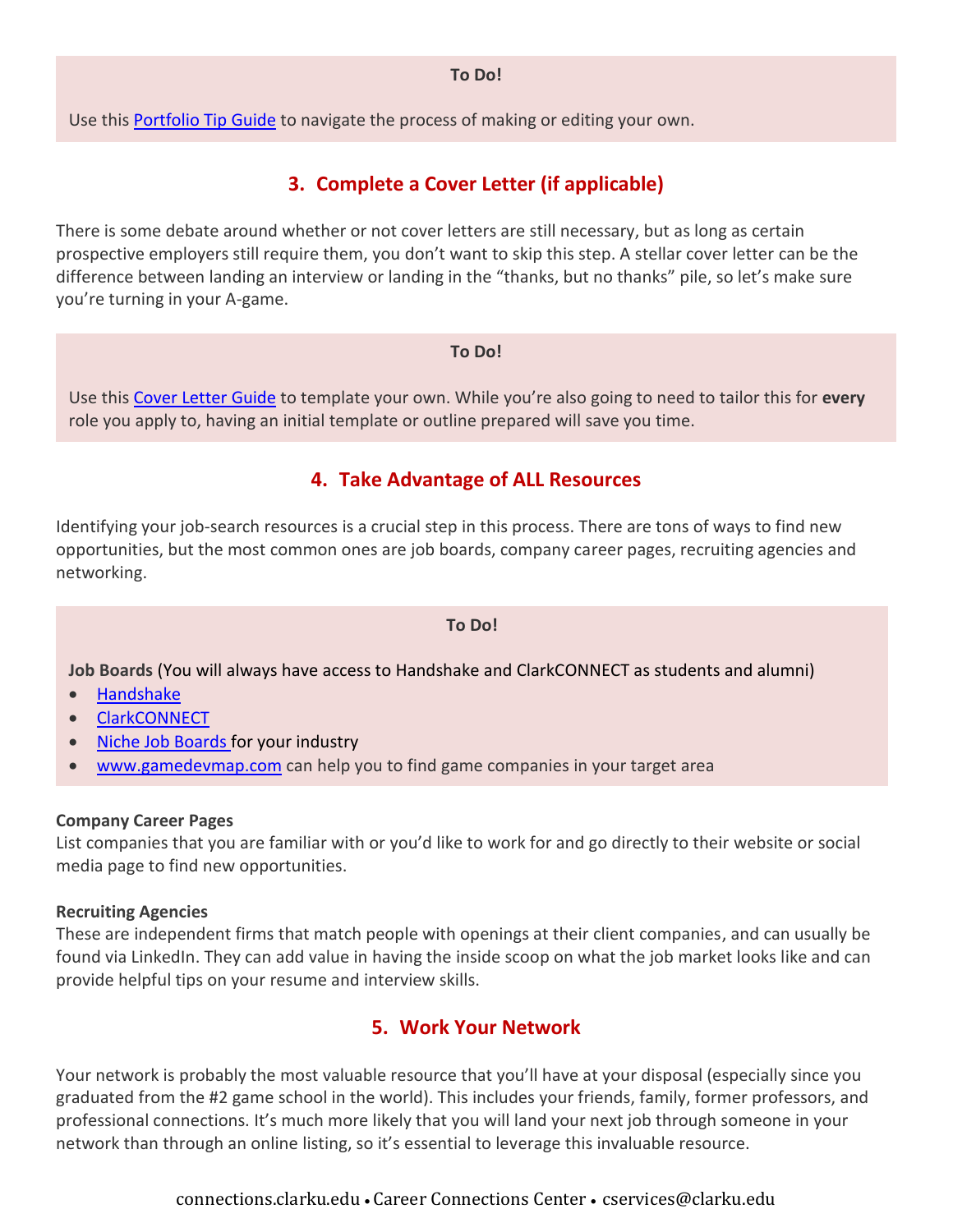Helpful Tips: Does your network know the following about you?

- Know that I am looking for a new job as a recent graduate
- Know specifically what type of job I am looking for, and what industry I'm targeting
- Have a list of sample companies I'd like to work for
- Understand how they can help me (I've asked them to introduce me to connections at a target company or refer me to a job with their employer)
- Have a copy of my resume
- Are connected on LinkedIn with my Clark advisor(s), faculty and other staff

## **To Do!**

Don't be shy about reaching out to your network when you are beginning a new search, use the below to help guide these conversations.

- [Informational Interviewing Guide](https://www.clarku.edu/offices/career-development/wp-content/blogs.dir/3/files/sites/74/2019/07/How-to-Do-Informational-Interviewing.pdf)
- [Tips for Connecting with Alumni](https://www.clarku.edu/offices/career-connections-center/wp-content/blogs.dir/3/files/sites/74/2020/01/Download-Guide-Tips-for-Connecting-with-Alumni.pdf)

# **6. Make a Schedule and Stay Organized**

Looking for a job can be time consuming, so the more organized you are, the easier this process will be.

Helpful Tips:

- Set up alerts on job boards and schedule time to browse or reach out to prospective employers
- Do not procrastinate and set up an application schedule to make the process routine
- Be wary of quality…more is not always better
- According to LinkedIn, the best day of the week to apply for a new job is Monday, while the worst day of the week to apply is Saturday. When you find an opportunity you're excited about, apply right away!

## **To Do!**

Organize the process of applications by keeping a chart/file for each position you have applied to. This can easily be done via Google Suite applications or use a job tracker like [Teal](https://www.tealhq.com/) to help manage your job search.

# **7. Follow Through On Your Communication Strategy**

Recruiters receive tons (we're talking hundreds) of applications every single day. Getting on their radar will greatly increase your chances of an interview. Your communication strategy is another important piece of the applicant process. The best way to connect with (and be noticed) is through social media sites such as LinkedIn.

## **To Do!**

Use this after a touch point: [Writing a Thank-You Note Guide](https://www.clarku.edu/offices/career-connections-center/wp-content/blogs.dir/3/files/sites/74/2020/01/Writing-a-Thank-You-Note.pdf) to help craft your message. Make these messages stand out by infusing your personality and customizing them to demonstrate your genuine interest in the company and how you can be an asset to the company.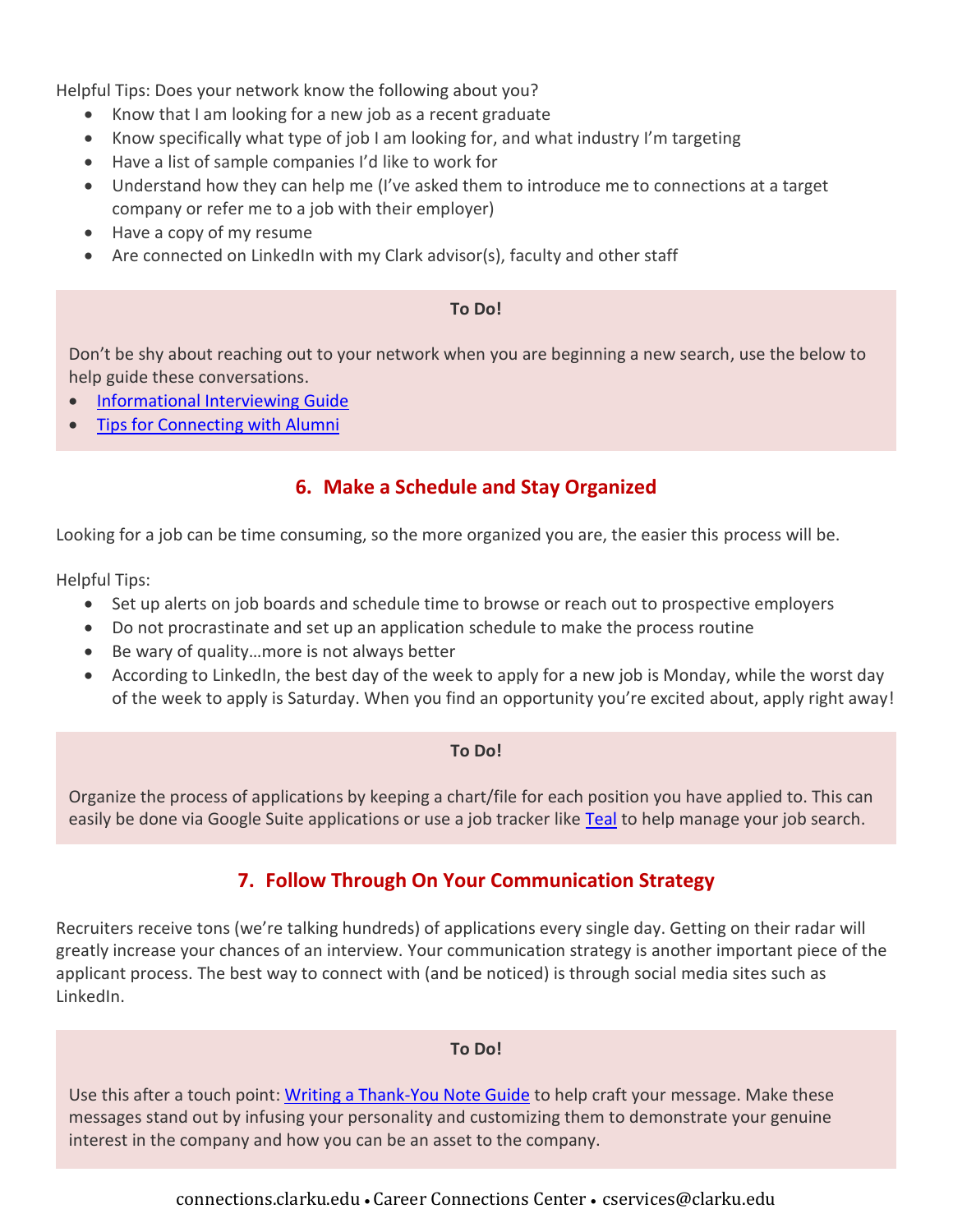# **8. Perfect Your Interviewing Skills**

Feeling well prepared and confident about your interview skills will have a tremendous impact on your success.

#### **To Do!**

- Schedule a mock interview with your career advisor through **Handshake**
- Use these interview prep resources:
	- [Phone and Virtual Interview Guide](https://www.clarku.edu/offices/career-connections-center/wp-content/blogs.dir/3/files/sites/74/2020/01/Phone-and-Skype-Interviews.pdf)
	- [Behavioral Interview Guide](https://www.clarku.edu/offices/career-connections-center/wp-content/blogs.dir/3/files/sites/74/2021/10/Behavioral_Interviewing.pdf)
	- [Employment Interview Guide](https://www.clarku.edu/offices/career-connections-center/wp-content/blogs.dir/3/files/sites/74/2021/10/Employment_Interview.pdf)

# **9. Seal The Deal**

A great thank you note can make a huge impact, so be sure to ask every person you meet with for his or her contact information, and send them each a follow-up message as soon as possible. Same-day notes tend to have the biggest impact, but sending the next day works, too! Don't go beyond 24 hours and email thank you notes are absolutely ok.

## **To Do!**

Use this [After the Interview: Writing a Thank-You Note](https://www.clarku.edu/offices/career-connections-center/wp-content/blogs.dir/3/files/sites/74/2020/01/Writing-a-Thank-You-Note.pdf) to help guide this message. This should be sent out to all interviewers within 24 hours post interview. Waiting to hear back? Wait 2 weeks or until the date they gave you for their next step has passed. A polite call or email is best.

# **10. Nail Your Negotiating**

Going in to negotiate an offer armed with an understanding of what is most important to you and what is reasonable to expect will make the process easier and more comfortable for everyone involved. To start, let's take a look at the key components of a job offer:

#### Salary

Knowing what your skills, expertise, and experience are worth will boost your confidence during a negotiation. Identify the minimum amount that would make you happy, but don't be afraid to ask for more. **Keep in mind that sometimes getting in the door is more important than the ideal salary.**

#### **To Do!**

- Use this **Negotiating Your Salary Guide** to complete the process.
- Research comparable salaries for similar roles in your industry on sites like [www.salary.com](http://www.salary.com/) or [www.glassdoor.com](http://www.glassdoor.com/) to get an educated idea of the industry standard.